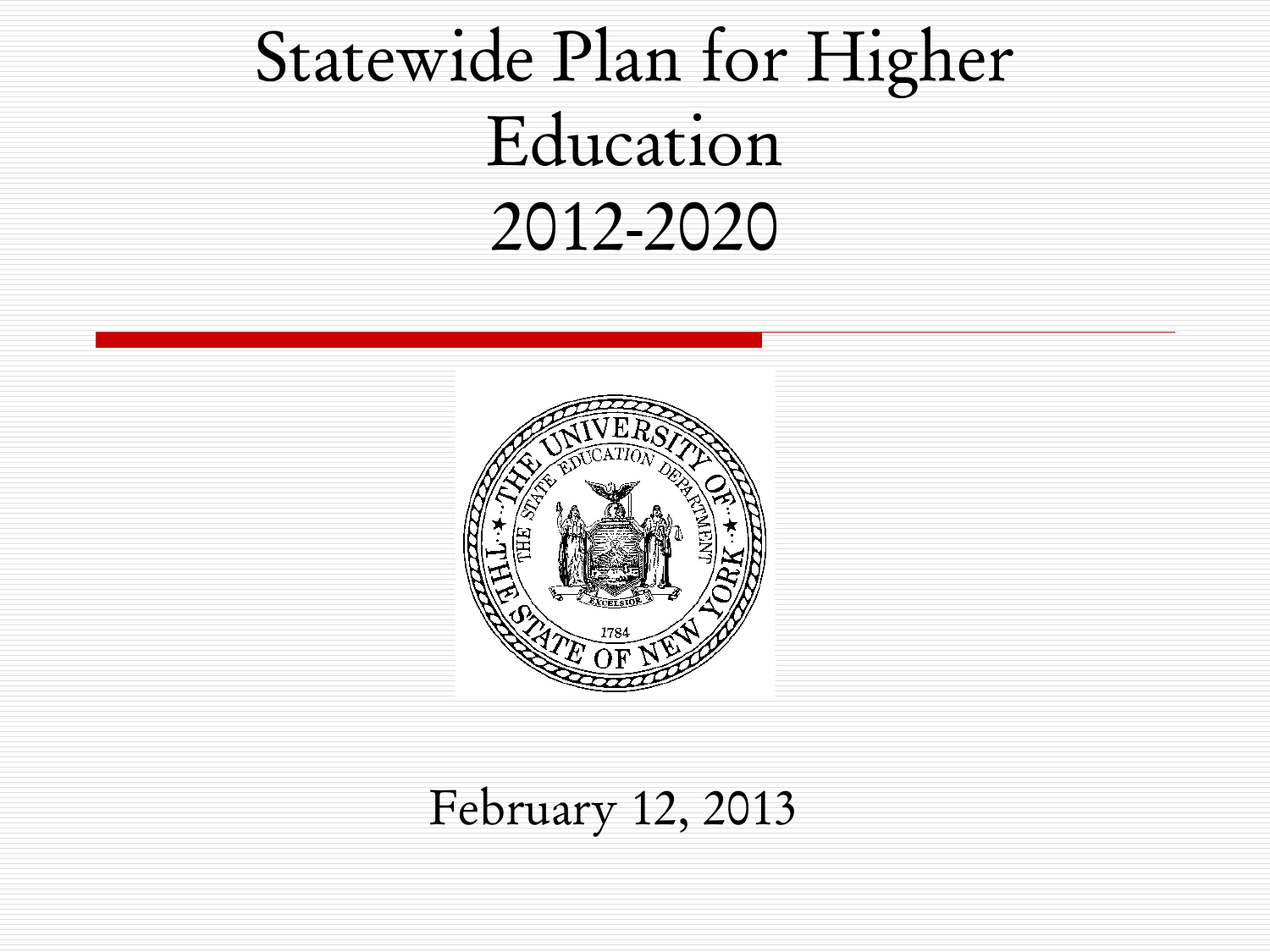$\Box$  We can expect to see an increasing number of partnerships between higher education and:

#### **Industry**

- **Local governments and Community** Organizations
- School Districts

Examples: P-Tech, CUNY's College Now, High School Senior Year Interventions, CUNY New Community College, Hudson Valley Community College and Globalfoundries.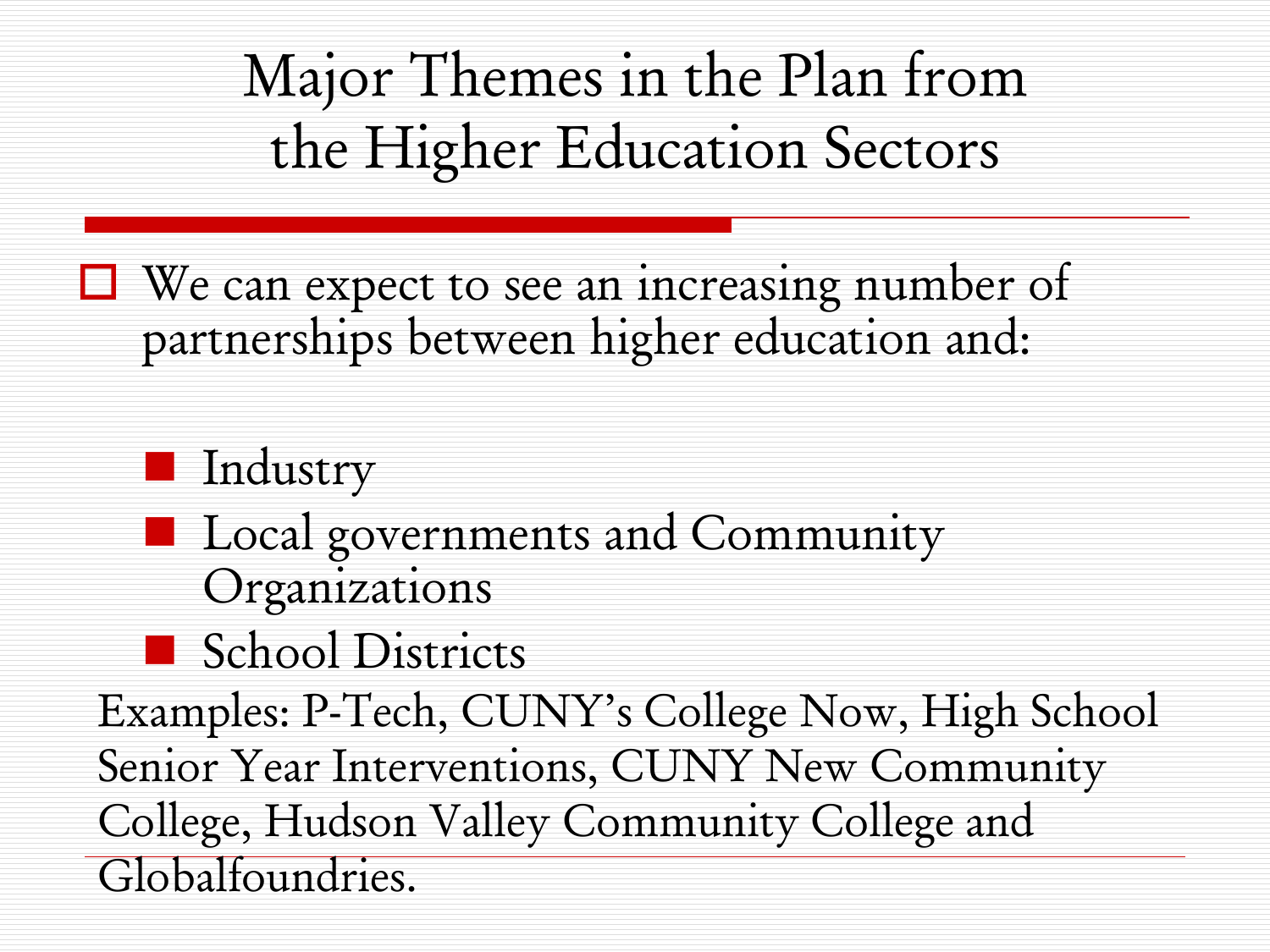### **□** Demand for Professional Practice Degrees

- **Professional Doctoral programs in Business,** Management, Nursing
- **Professional Science Masters Initiative**
- **These degrees are practice and application-based** instead of research-based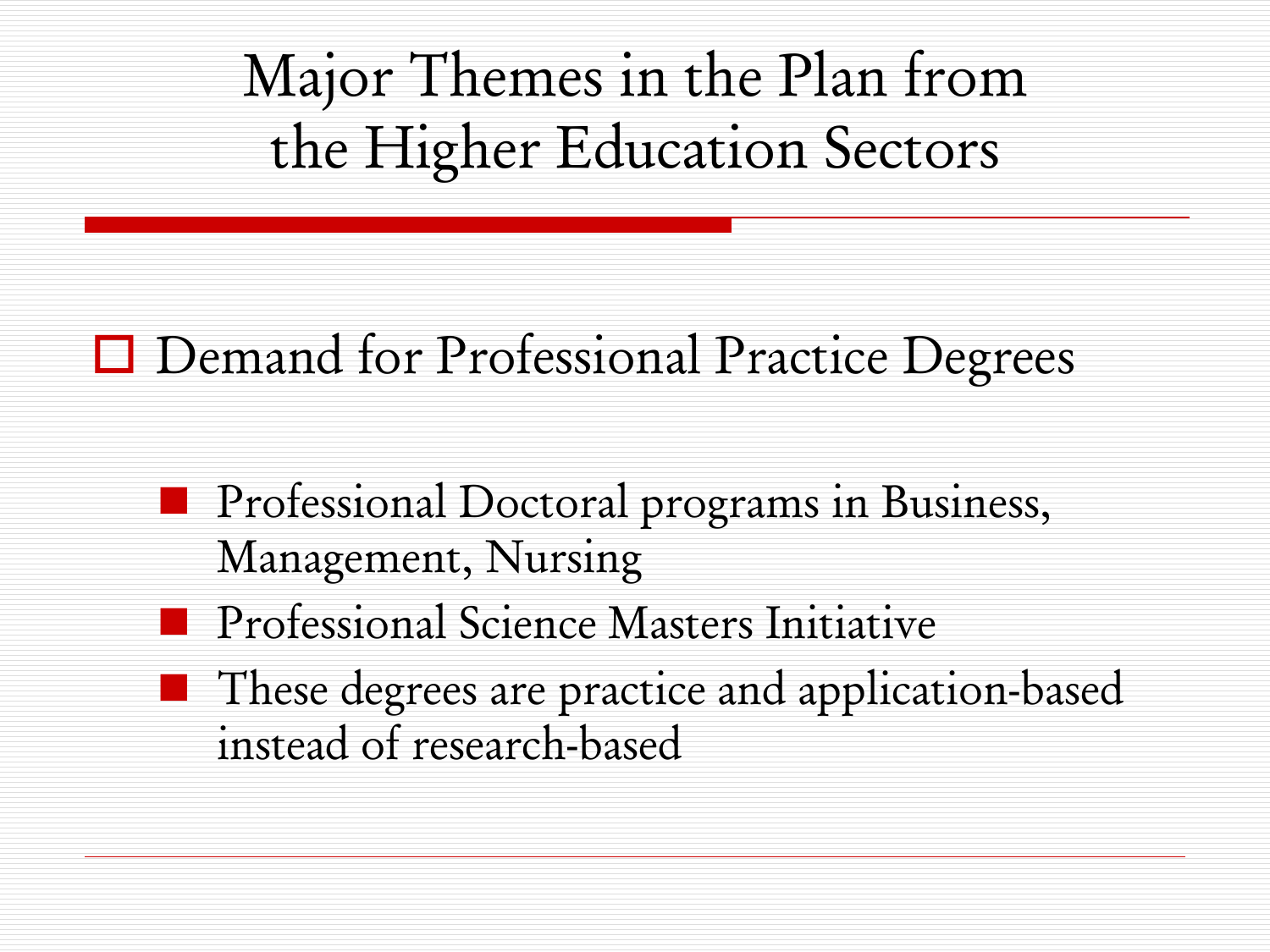**E** Entrepreneurial Programs:

- **Designed specifically to prepare students to start** their own business
- The SUNY strategic plan identified the Entrepreneurial Century as an essential component to the economy of New York State
- These programs are designed to prepare students to compete in a Global economy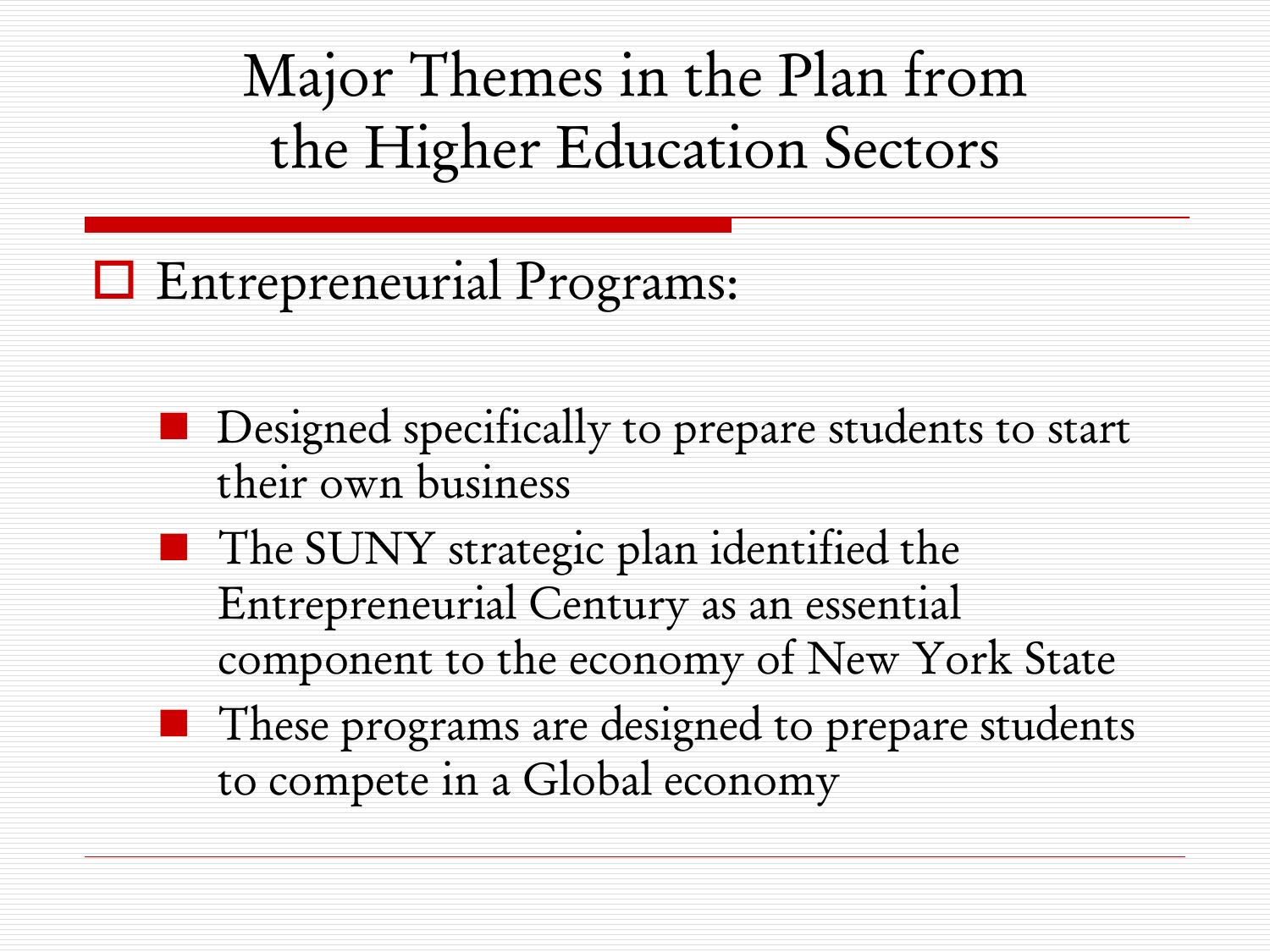### $\Box$  Early College Awareness

- Summer programs
- **EXPANSION OF State-supported programs (Liberty** Partnerships, HEOP, STEP)
- **Project-Lead-the-Way Teacher Training**
- **Workshops on financial aid, admissions, guidance** 
	- Increased focus on career and technical skills as tools for engaging young adults in higher level learning.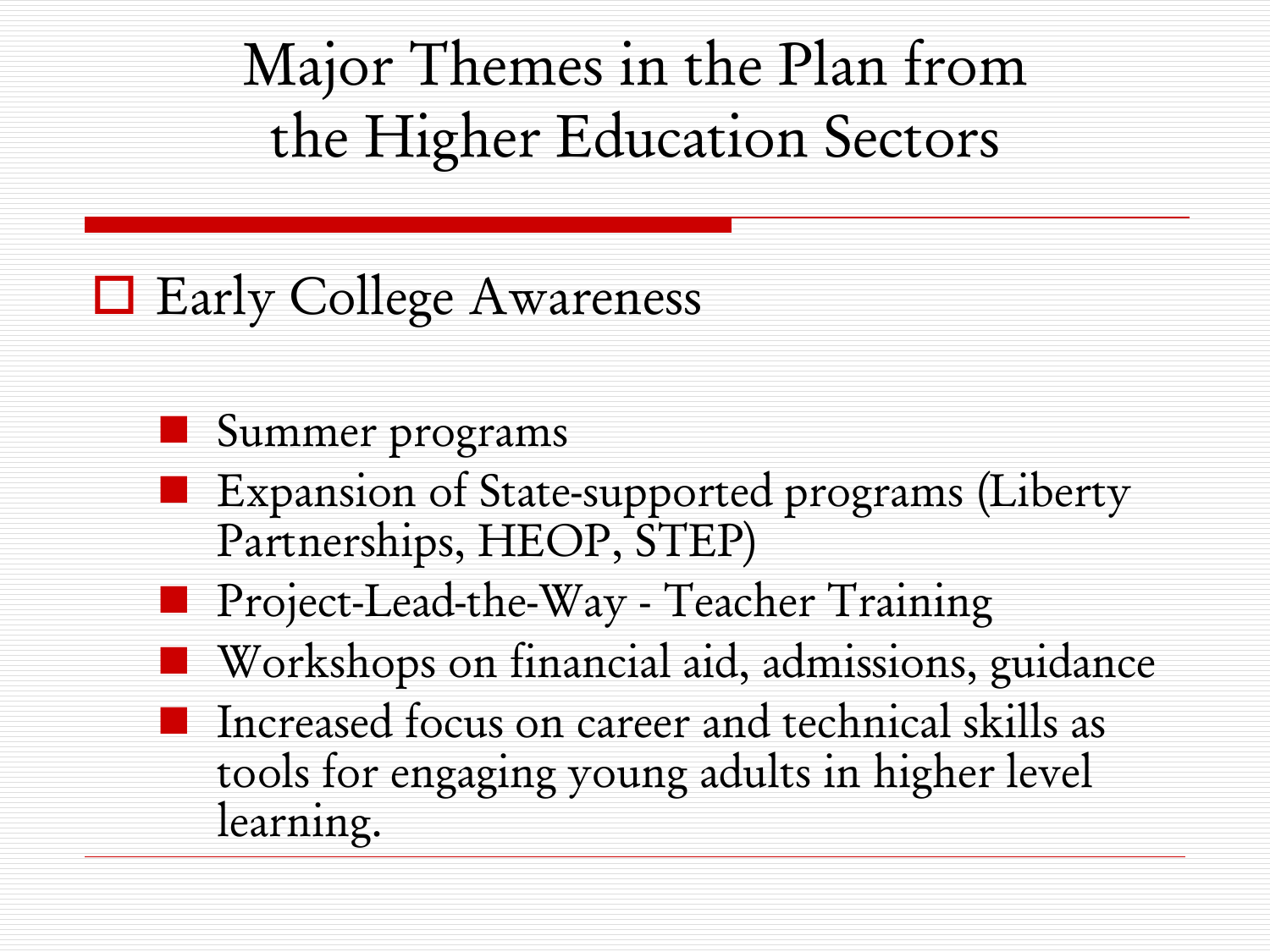# Topics Added from Board of Regents Input

College and Career Ready:

- Recognized the critical nature of adequate academic preparation
- That there are three Domains of Knowledge.
	- **O** Academic
	- **Non-Cognitive**
	- **O** Social
- The expanding role of community colleges: workforce training, career guidance, remediation
- Develop policies that ensure that colleges are competitive nationally and internationally – attract the best faculty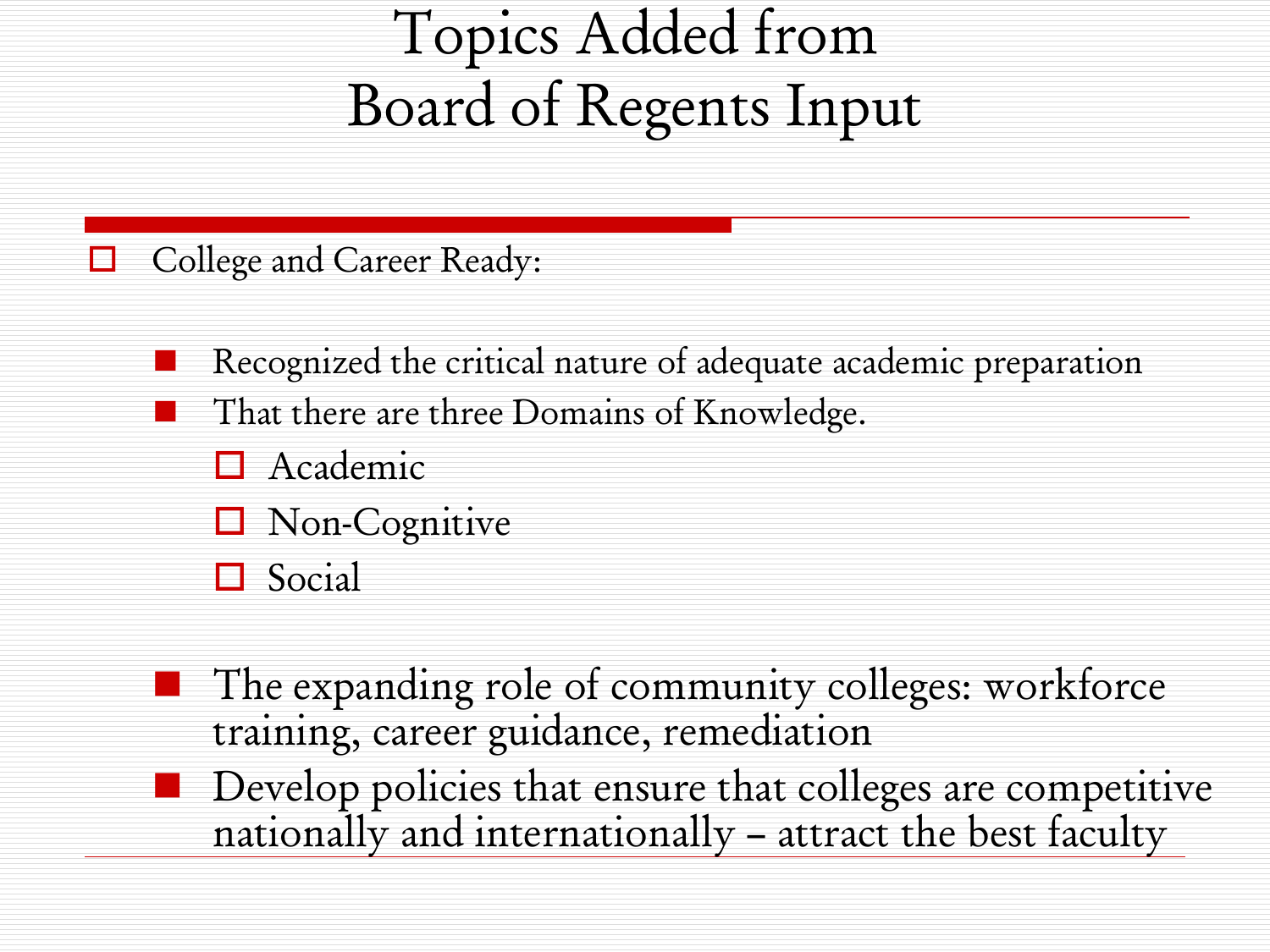# Topics Added from Board of Regents Input

- $\Box$  New teacher and principal certification- raise the bar for entry to the teaching profession
- $\Box$  Career and technical education applications based approach and pathway to higher education
- $\Box$  Seek ways to keep the cost of higher education within reach all New Yorkers
- Dreamers Act: Opportunities and support for all New Yorkers
- $\Box$  Online programs: ensuring that our State's colleges remain competitive, balancing access while ensuring high quality degree programs for New York students